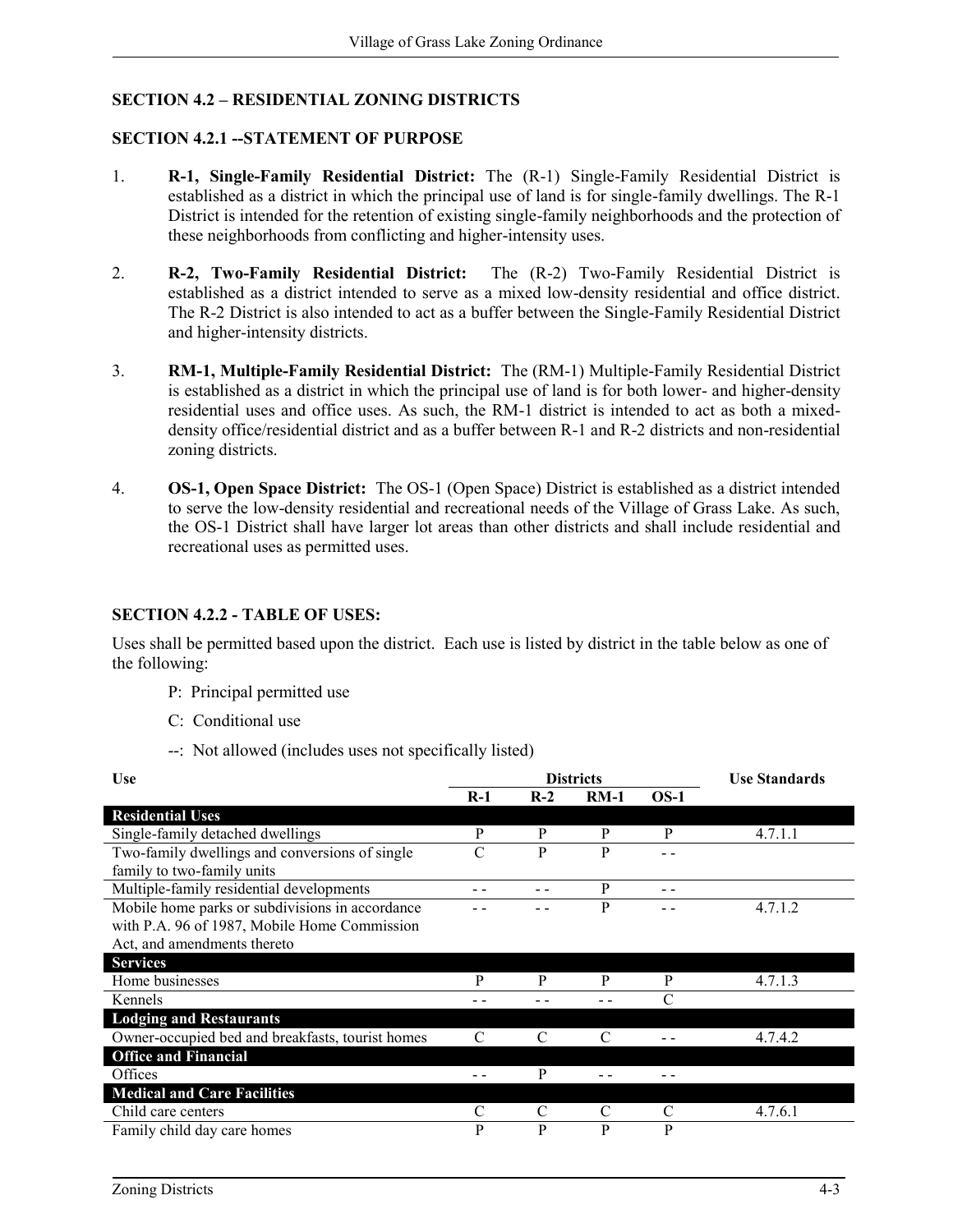| Funeral homes and mortuaries                        |   |   |   |   | 4.7.6.2 |
|-----------------------------------------------------|---|---|---|---|---------|
| Group child day care homes                          |   |   |   |   | 4.7.6.3 |
| <b>Recreation and Entertainment</b>                 |   |   |   |   |         |
| Golf Courses and customary accessory uses           |   |   |   |   | 4.7.7.3 |
| Public parks and/or playgrounds                     | D | D | D | D |         |
| Civic                                               |   |   |   |   |         |
| Churches, synagogues, temples                       |   |   |   |   | 4.7.8.1 |
| Elementary schools                                  |   |   |   |   | 4.7.8.2 |
| Public libraries and museums                        | D | p | D |   |         |
| Public and private cemeteries                       | P | P | P |   |         |
| Secondary schools and colleges                      | D | р | р |   |         |
| Other                                               |   |   |   |   |         |
| Accessory uses and buildings customarily incidental | P | P | P | P |         |

to the above permitted principal uses and structures.

## **SECTION 4.2.3 -- AREA, YARD, HEIGHT, AND BULK REQUIREMENTS**

1. Area, yard, height, and bulk requirements unless otherwise specified shall follow the Schedule of Regulations below:

|                           |                   |                  |          |       |                     |        | Min.      |                        | Max. Building           |
|---------------------------|-------------------|------------------|----------|-------|---------------------|--------|-----------|------------------------|-------------------------|
|                           |                   | Lot Requirements |          |       | Min. Setbacks (ft.) |        | Floor     |                        | Height $(F)$            |
|                           | Min. Lot          | Min. Lot         | Max. Lot |       |                     |        | Area      | Principal              | Accessory               |
| Zoning District           | Area (sq. $ft.$ ) | Width $(ft.)$    | Coverage | Front | Side                | Rear   | (Sq. Ft.) |                        | Buildings Buildings (G) |
| R-1 Single-Family         | 10,000            | 80               | 30%      | 30    | 8                   | 45     | 1,000     | 35 ft. or              | 16 ft.                  |
| Residential               |                   |                  |          |       |                     |        |           | $2\frac{1}{2}$ stories |                         |
| R-2 Two-Family            | 8,000             | 60               | 30%      | 25    | 8                   | 25     | (A)       | $35$ ft. or            | 16 ft.                  |
| Residential               |                   |                  |          |       | (C)                 | (C)    |           | $2\frac{1}{2}$ stories |                         |
| RM-1 Multiple-            | 87,120            | 120              | 30%      | 25    | 20                  | 25     | (B, D)    | 35 ft.                 | 16 ft.                  |
| <b>Family Residential</b> | (B)               |                  |          | (D)   | (B, D)              | (B, D) |           |                        |                         |
| OS-1 Open Space           | 43,560            | 100              | N/A      | N/A   | N/A                 | N/A    | N/A       | 35 ft. or              | 16 ft.                  |
|                           |                   |                  |          | (E)   | (E)                 | Œ)     |           | $2\frac{1}{2}$ stories |                         |

**TABLE 4.2.3 District Area, Yard, Height, and Bulk Requirements**

#### 2. **Footnotes to Schedule of Regulations**

A. The minimum square footage of residential units in the R-2 zoning district shall be as follows:

One-Family Residential -- 1,000 square feet

Duplexes and conversions -- 650 square feet per living unit

- B. Multiple-family developments shall follow the following guidelines:
	- 1) Where a multiple-family development is adjacent to an R-1 or R-2 District, a 60 foot setback shall be required from all R-1 and R-2 zoning district boundary lines.
	- 2) Minimum square footage for apartment units shall be as follows:

| Efficiency | 550 square feet |
|------------|-----------------|
| 1 Bedroom  | 650 square feet |
| 2 Bedrooms | 750 square feet |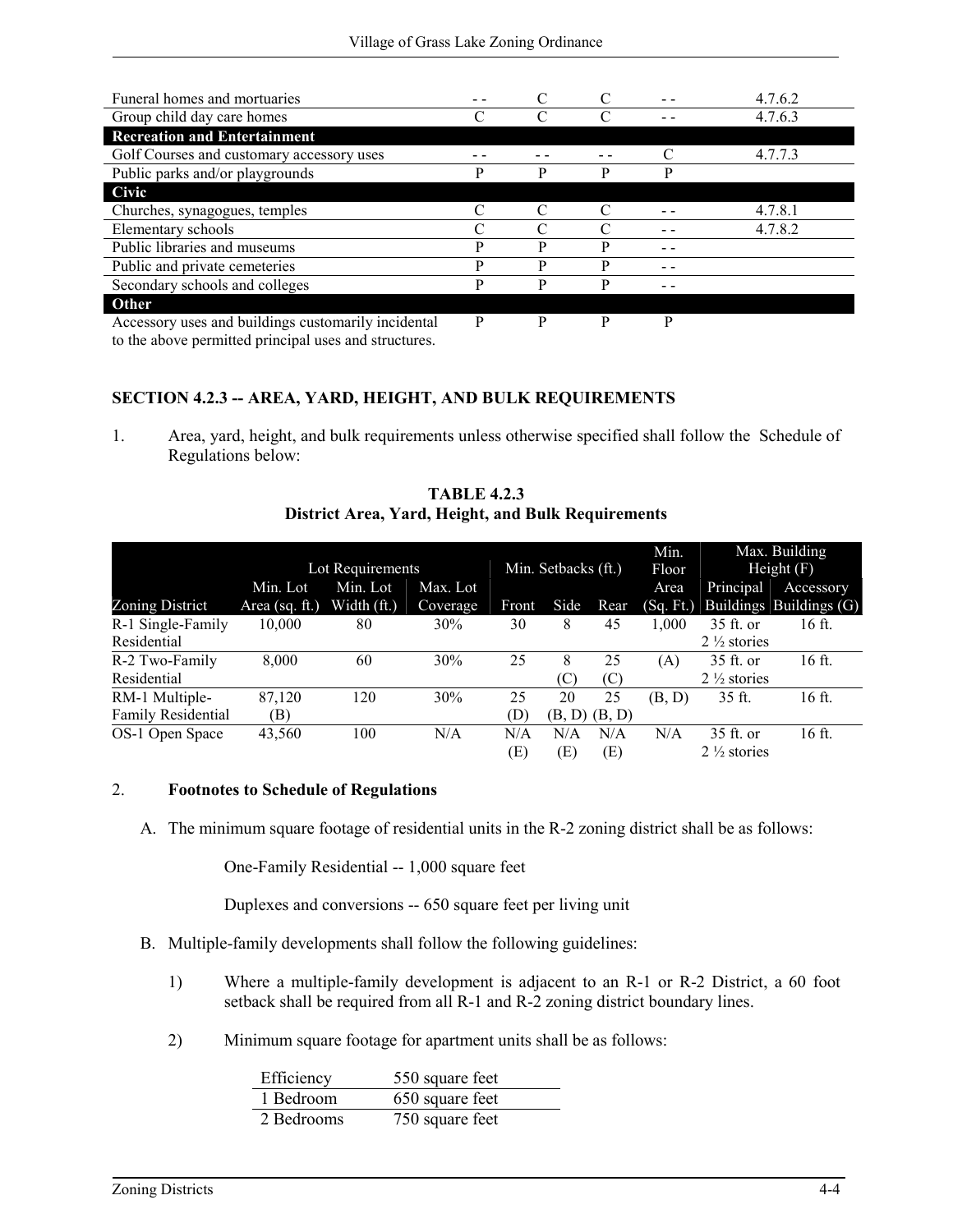| 3 Bedrooms | 900 square feet     |
|------------|---------------------|
| 4 Bedrooms | $1,050$ square feet |

- 3) On a site that contains multiple apartment buildings, there shall be a minimum 35-foot spacing between all buildings.
- 4) A minimum land area of four thousand two hundred (4,200) square feet shall be required for each dwelling unit in the RM-1 District.
- 5) The maximum number of living units in each building shall be sixteen (16).
- 6) When a multiple-family development lies adjacent to any R-1, R-2, or OS-1 district, a minimum 10-foot wide landscaped strip shall be provided. This strip shall contain a hedge at least 3 feet in height, a berm 4 feet in height, or a combination thereof. The strip shall contain one (1) tree for each 35 feet, or fraction thereof, of its length. Trees shall be minimum 6-foot tall evergreen trees and shall be of a coniferous species which provides sufficient screening to neighboring areas.

As an alternative screening measure, a 6 foot to 8 foot tall masonry wall or decorative screening fence may be substituted for the landscaping requirement.

- c. When offices in the R-2 district abut an R-1 or R-2 residential property, the following landscape shall be provided:
	- 1) A landscaped strip not less than 10 feet wide with one (1) tree for each 35feet, or fraction thereof, of the common boundary of abutting residential property, and a continuous screen at least 3 feet high measured from the surface of the ground consisting of either a hedge, berm, or combination thereof.
	- 2) Parking lots that are visible from the public right-of-way must include the following between the parking lot and the right-of-way (applies to public alleys only when a residential use or zone is located across the public alley):
		- a) A landscaped strip at least 5 feet in width;
		- b) One (1) tree for every 35 feet, or fraction thereof, of street frontage of the parking lot;
		- c) A hedge forming a continuous screen at least 3 feet above the street grade, or a berm, wall, fence, or combination forming a continuous screen at least 30 inches above the street grade, and located in the buffer area to provide maximum screening of the parking lot.
- D. One-family dwellings in the RM-1 district shall follow the area, yard, and bulk requirements as set forth in the R-1 district and two-family dwellings shall follow the area, yard, and bulk requirements as set forth in the R-2 district. R-1 and R-2 uses shall not be required to provide landscaping, parking, open space, and other requirements as required for multiple- family developments as shown in appropriate sections of this ordinance.
- E. Single-family residences in the OS-1 district are subject to the same setbacks as required for the R-1 District.